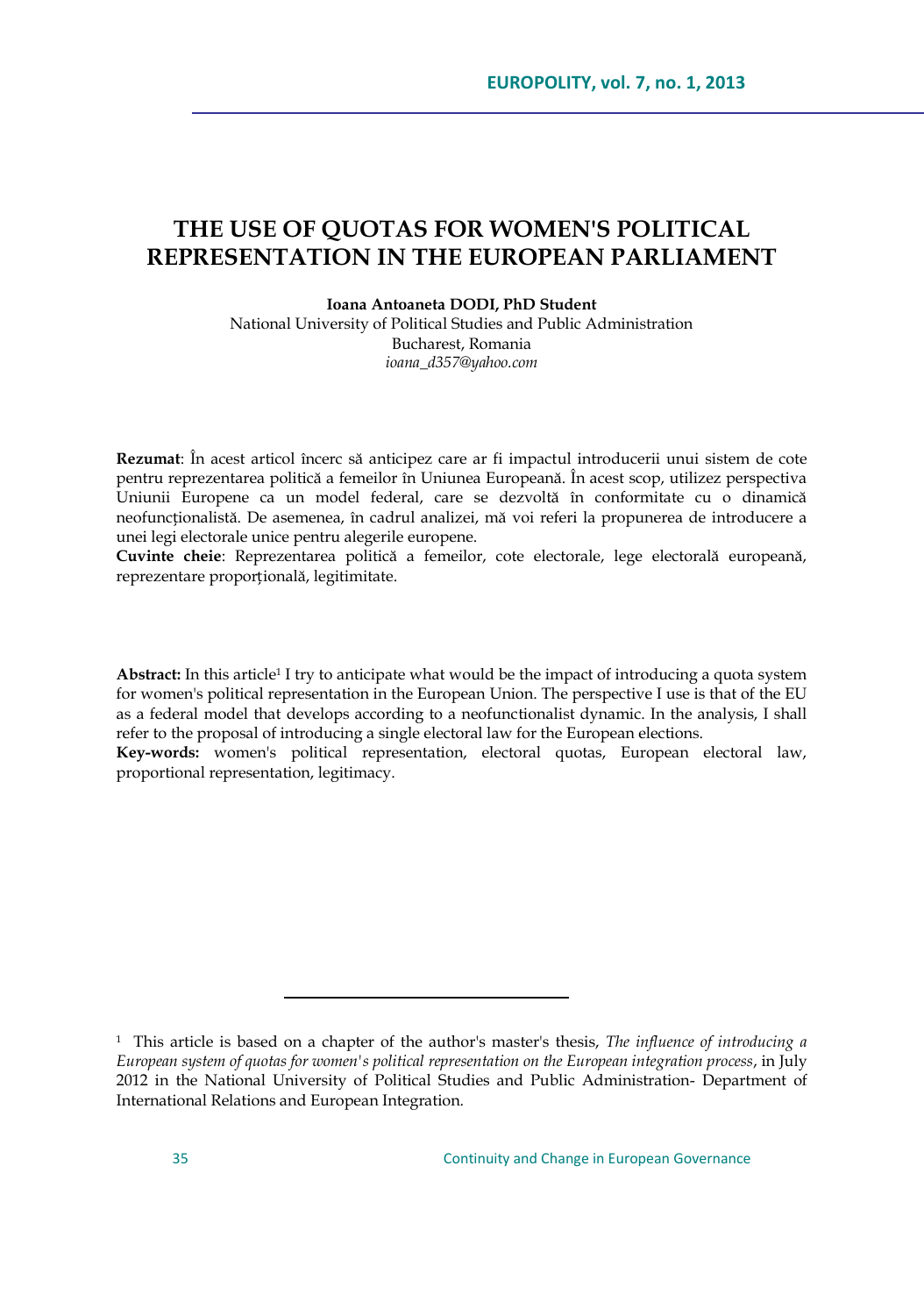## **1. INTRODUCTION**

In this paper I intend to investigate the implications it would have to introduce a quota system at European level in relation with the process of European integration. For this endeavour I shall use the theoretical framework consisting of federalism, neo-functionalism and feminist theories of political representation, examining in particular the ways to increase women's representation through quotas.

The theme is particularly relevant in the context of the democratization of the European Union, which seeks to increase the transparency and legitimacy of the European institutions, to enhance their interactions and European citizens, to encourage the participation of the latter in European politics.

In this paper I take into account option of introducing a quota system to ensure a balanced representation for members of the European Parliament (MEP); although the number of women MEPs has increased since the introduction of direct elections to the European Parliament and to date, this trend is not a guarantee of a constant presence of a particular percentage of women in European Parliament as long as electoral rules will continue to be established at the national level, by each individual state, because this means a dependence on political parties in power at the national level, their ideology, and their willingness and opening regarding the inclusion of women on candidate lists.

## **2. THEORETICAL FRAMEWORK**

The theoretical framework of the article consists of the neofunctionalist theory, the federalist one and the feminist theories of political representation. The federalism suggests the principles and the form of institutional organization that European Union aspires to, while the neofunctionalism outlines the method used to extend and strengthen this institutional structure, whereas feminist theories of political representation highlight the role of the women citizens in this dynamic.

The federalism is a system of government that unites different countries, while allowing them to have a significant degree of autonomy, which has a written constitution and emphasizes the importance of decentralization of power and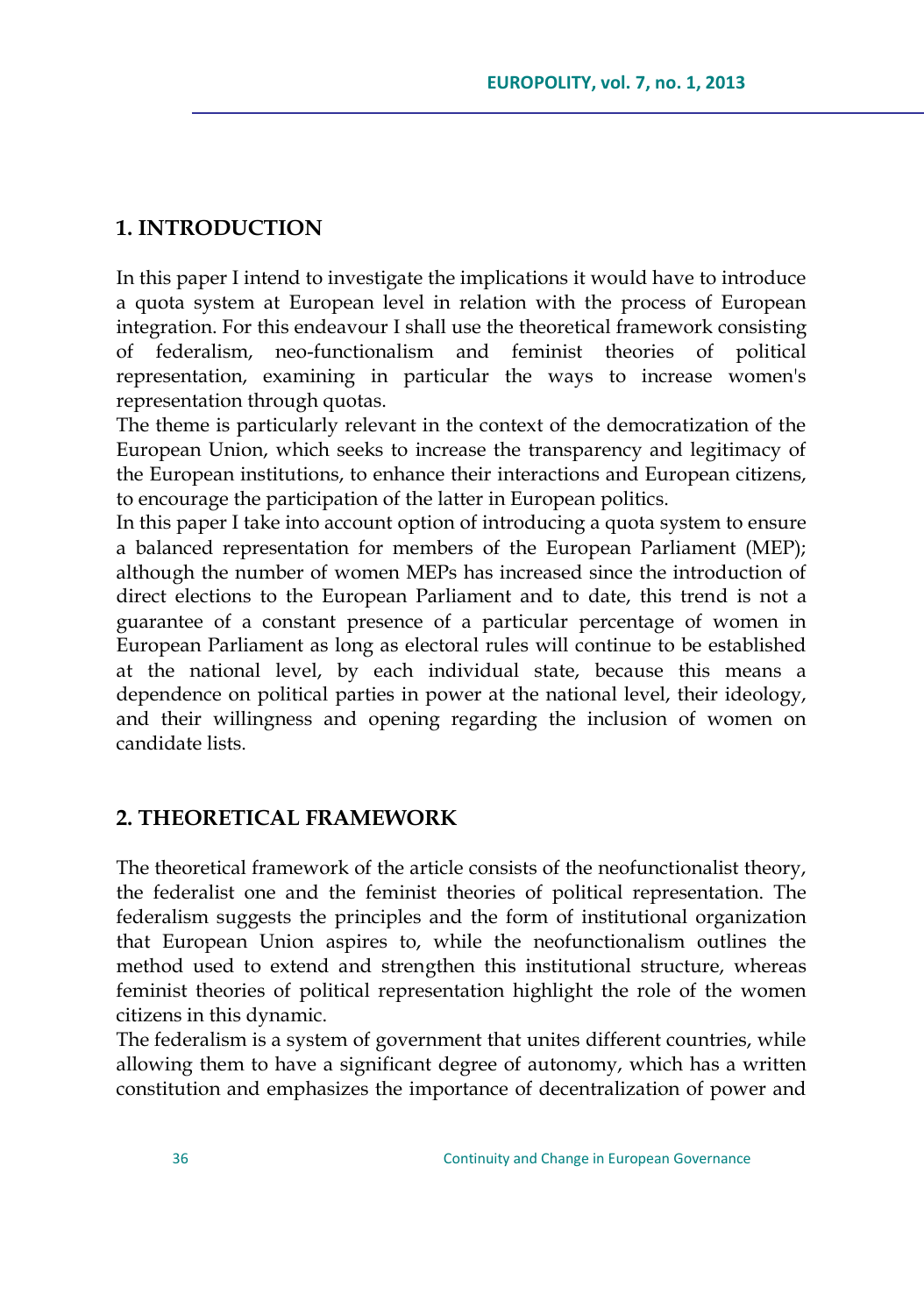the channels of communication between government and citizens (Burgess 2007, p. 71),

Neofunctionalist theory is characterized by three basic elements spillover, the transfer of loyalties and role of the elite. The spillover denotes a process by which the actors of the integration model (which reach an agreement on certain collective goals, but are not satisfied with achievements) attempt to resolve the complaints by enhancing the commitments on a certain sector of activity (leading to an increasing level of mutual understanding) through the use of collaboration in another sector partner (expanding the range of open collaboration areas) or both (Schmitter 1969, p. 162).

The transfer of loyalty of interest groups and political parties occurs because they see in European integration a way to solve the problems they are facing (Jensen 2007, p. 87), and the role of elites also refers to changes on preferences and loyalties, but this time it is about the people constantly involved in the supranational political process, who would develop European loyalties and preferences standards and who would assume European ideas and standards (Jensen 2007, p. 91-92).

By the phrase political representation is understood the ensuring the presence of an entity without its physical presence (Pitkin 1972, p. 8). Gendering representation consists of "describing, analyzing and explaining the gender component of the subject and object of political representation" (Celis 2008, p. 73). The descriptive representation focuses on the members that make up the representative structures, the degree to which the representation is reflected in their composition (Celis 2008, p. 75). The substantive representation refers to what the elected representatives do, namely "the action in the interests of the individual" (Pitkin, Hanna. 1972. *The concept of representation*. University of California Press *apud* Celis 2008, p. 76).

The system of quotas is a measure designed to increase the representation of women in politics and can be implemented in the respective structure (by reserving a number of seats) in the party (by regulating the process of selecting candidates nominated or by determination of the percentage of women on the lists of candidates) or the legislative (through electoral law or the Constitution), depending on the characteristics of each country or region to which it applies to (Krook 2009, p. 6).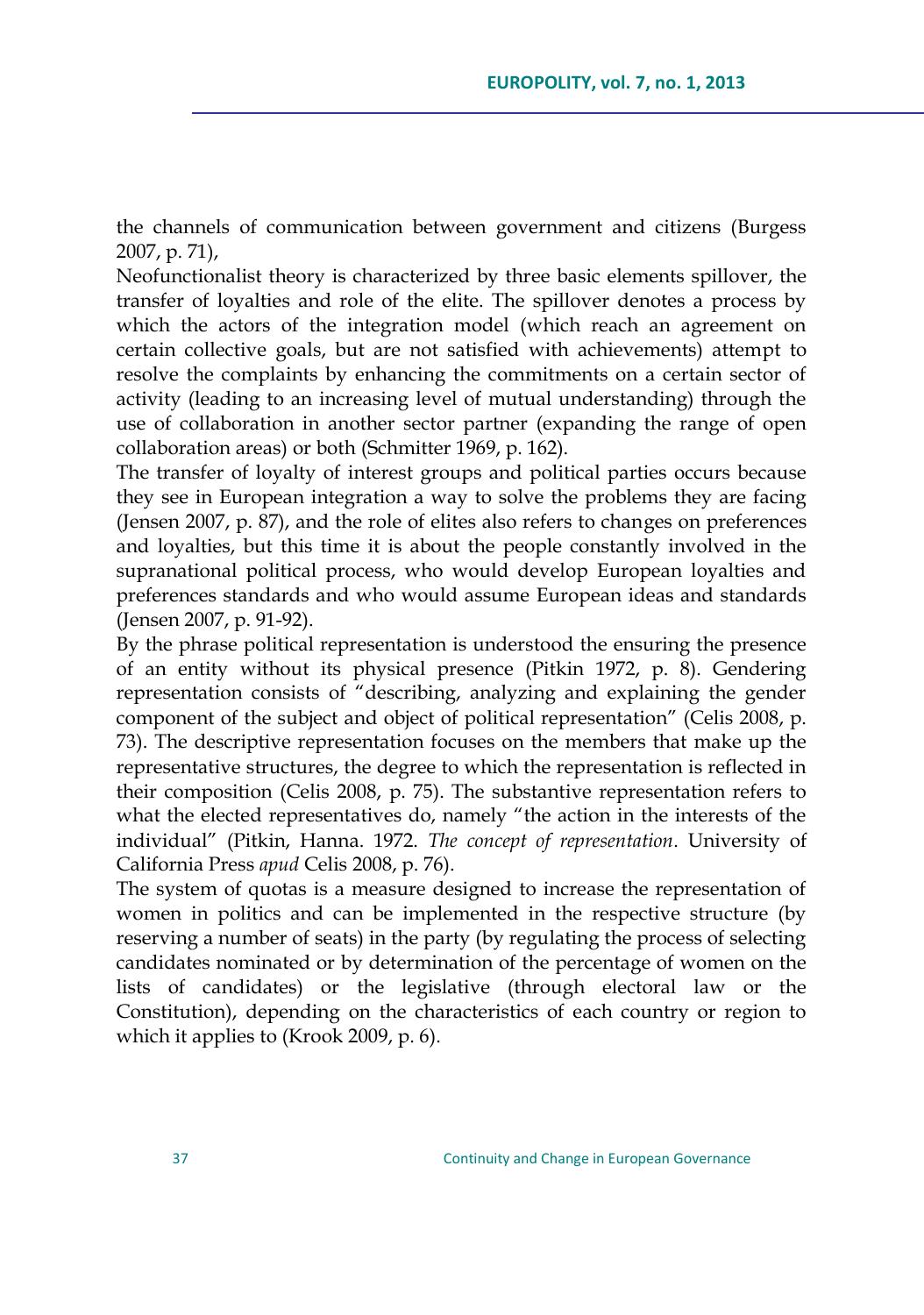## **3. POLITICAL REPRESENTATION IN THE EUROPEAN PARLIAMENT**

The European Parliament is the institution composed of members directly elected by European citizens, but the electoral rules for these elections vary for each Member State, given the fact that the European Union doesn't have a common electoral law: 14 countries (Austria, Belgium, Bulgaria, Czech Republic, Finland, Ireland, Italy, Lithuania, Luxembourg, Malta, Netherlands, Slovakia, Slovenia, Sweden) have an electoral system based on preferential voting, unlike the other 13 states (Cyprus, Denmark, Estonia, France, Germany, Greece Hungary, Latvia, Poland, Portugal, Romania, Spain, United Kingdom). In addition, 11 countries (Austria, Czech Republic, France, Germany, Greece, Hungary, Lithuania, Poland, Slovakia, Slovenia, Sweden) of the 27 require thresholds of 3% - 5% (Duff 2011)<sup>1</sup> , which are political obstacles to women"s political participation because they depend on a party affiliation and thus, on the will of its leaders.

# **4. THE FEDERALIST PERSPECTIVE ON THE INTRODUCTION OF QUOTAS**

Various elements of the European Union resemble it to a federal state and I shall use them to determine what would be the effects of the introduction of a system of quotas for women's political representation in the European Parliament. This section is divided into four sections corresponding to categories related to the items from above.

## **4.1. The Lisbon Treaty (LT)**

 $\overline{a}$ 

The Lisbon Treaty provides that the European Parliament and the Council of the European Union determine the necessary provisions for the election of the

<sup>1</sup> See Annex V to the "Explanatory Statement: European Parliament: Elections Current Practice in Member States".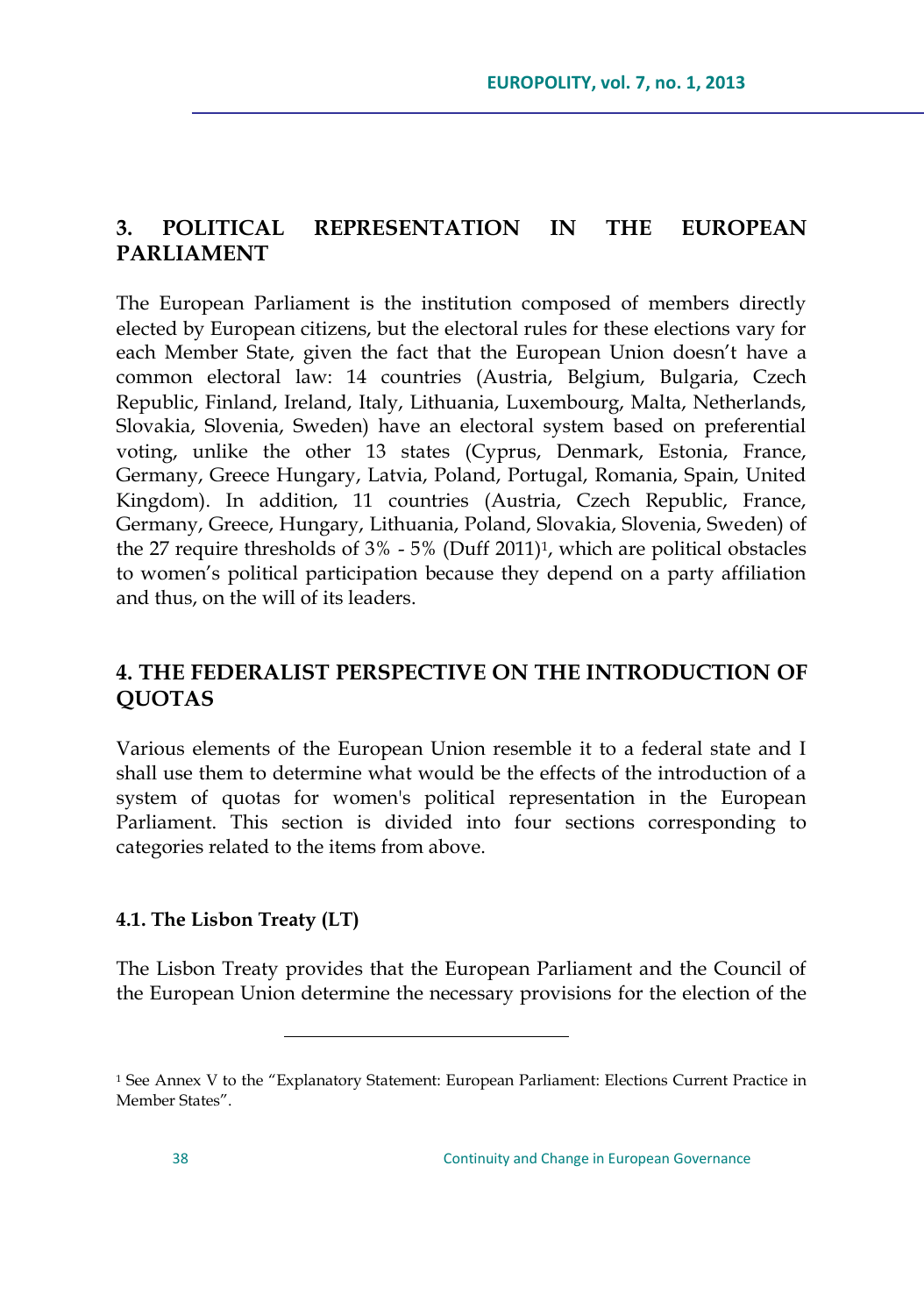members of the European Parliament (MEPs) by direct universal suffrage in accordance with a uniform procedure in all Member States and in accordance with principles common to all Member States (LT – TFEU, art. 223). Given this and the fact that the functioning of the Union is founded on representative democracy (LT – TEU, art. 10), the introduction of quotas for women's political representation is in line with the EU's political model.

On the other hand, to ensure political representation of women through a quota system is a measure which seeks to achieve the equal opportunities objective assumed by the European Union through the Lisbon Treaty (LT – TEU, art. 18-19), which states that the European Parliament and the Council may take necessary measures to "combat discrimination based on sex, racial or ethnic origin, religion or belief, disability, age or sexual orientation".

Through the Lisbon Treaty, the European Union adopted the Convention method as a way to change the format of its treaties. Therefore, the European Parliament will be one of the actors involved in this process, but this is not enough to give legitimacy to the procedure given that Parliament is composed predominantly of men, which means that women participate in this process in a small extent. Introducing a quota system for representation of a constant percentage of women in Parliament would ensure their participation in the Convention and, consequently, in decisions relating to treaties, primary documents regulating the activity of the European Union. Thus, through the contributions of a significant group of women, there is a higher probability that the questions of interest for European female citizens can be found throughout the texts of the Treaties.

### **4.2. The federal European Union**

Arendt Lijphart (2006) applies the consensual model of democracy for EU, a model that is preferred more by federal states. The criteria considered by the author are: executive power-sharing in coalition governments, a balance of power between the executive and legislative, a multiparty system, proportional representation, the corporatism of interest groups, federal and decentralized government, strong bicameralism, constitutional rigidity, constitutional control, central bank independence. Of these elements, I turn my attention towards the multiparty system, the proportional representation and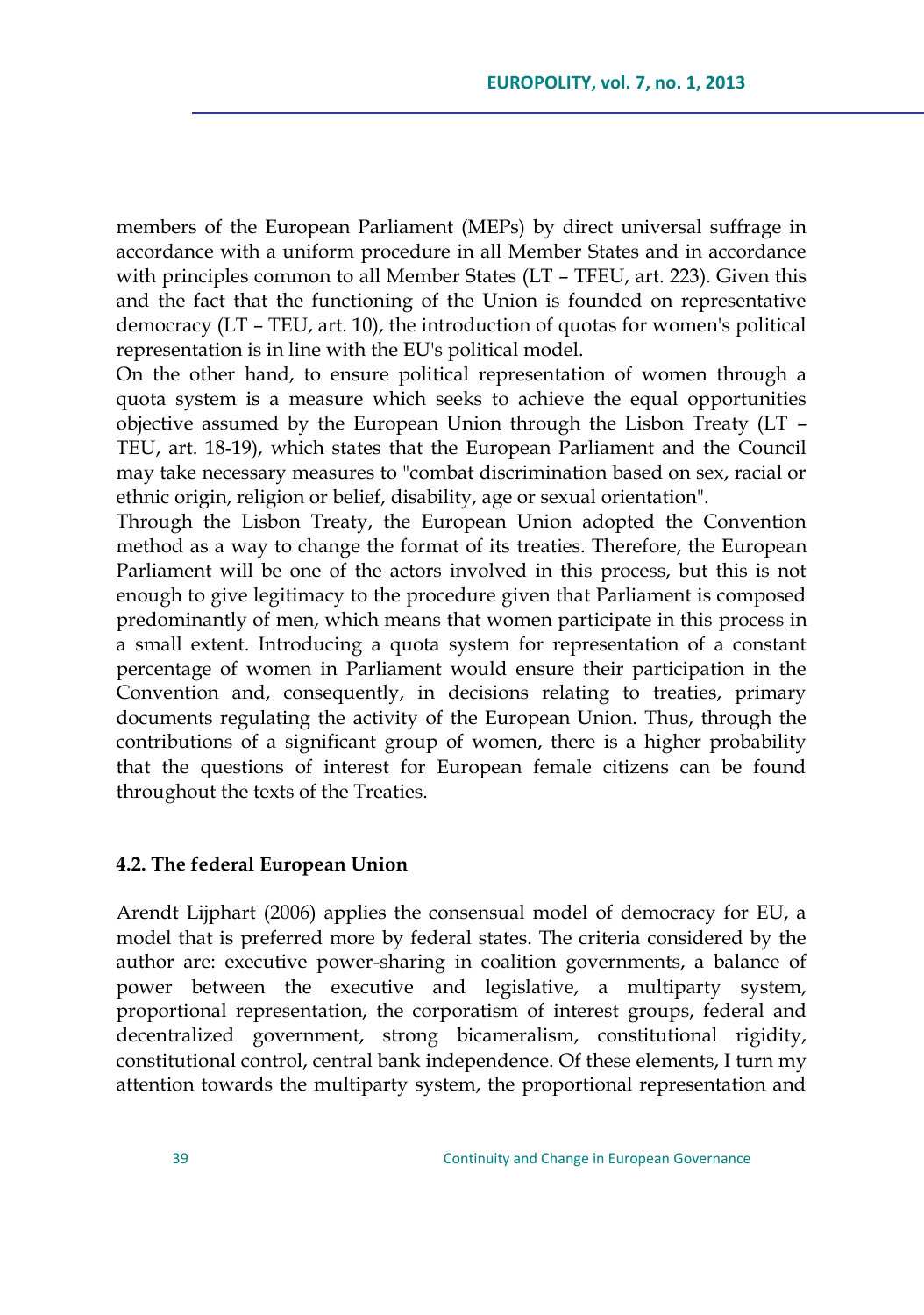strong bicameralism in order to update this analysis and see if there are significant changes.

First, the multiparty system (Lijphart 2006, p 58) is characterized by a high political fragmentation and the presence of several parties in the legislature. This feature of the European Union persists, given that there are 8 European Parliament political groups (European People's Party Group, the Progressive Alliance of Socialists and Democrats in the European Parliament, Group of the Alliance of Liberals and Democrats for Europe, the European Conservatives and Reformists Group, the Group Greens / European Free Alliance, Confederal Group of the European United Left / Nordic Green Left, Europe of Freedom and Democracy), from which the EPP has 271 seats, the S&D 188 of the seats, meanwhile the other groups have between 85 (ALDE) and 34 seats (Nordic Green Left), while 30 seats are held by unaffiliated $^1$ .

Second, the proportional representation (Lijphart 2006) is still the trend method for choosing the MEPs, even if some states have a majority vote for their national elections (as Britain, which elects MEPs by a system of proportional representation since 1999). For the European elections, Member States still use models like D'Hondt (17 states), Hare (4 states), Sainte-Lague (3 states) or single transferable vote (3 states)<sup>2</sup> .

Third, bicameralism (Lijphart 2006, p) is found in the European Union, if we consider that the co-decision procedure has two main players: the European Parliament and the Council of the European Union. Also, if the Parliament represents the people and the Council represents the Member States, we can talk about a lower chamber and an upper one. Lijphart stated that the Council had greater power compared to the Parliament, but it is no longer the case after the entry into force of the Lisbon Treaty, which provides equal power of decision of the two institutions and expands the areas in which the co-decision procedure (which is now automatically applicable in decision making) applies. Therefore, regarding these three identified issues, Lijphart's consensual democracy model for European Union is still valid.

<sup>1</sup> European Parliament Political Groups,

[http://www.europarl.europa.eu/aboutparliament/ro/007f2537e0/Grupuri-politice.html,](http://www.europarl.europa.eu/aboutparliament/ro/007f2537e0/Grupuri-politice.html)  accessed on 23 March 2013.

<sup>2</sup> See in Duff 2011, Annex V to the "Explanatory Statement: European Parliament: Elections Current Practice in Member States".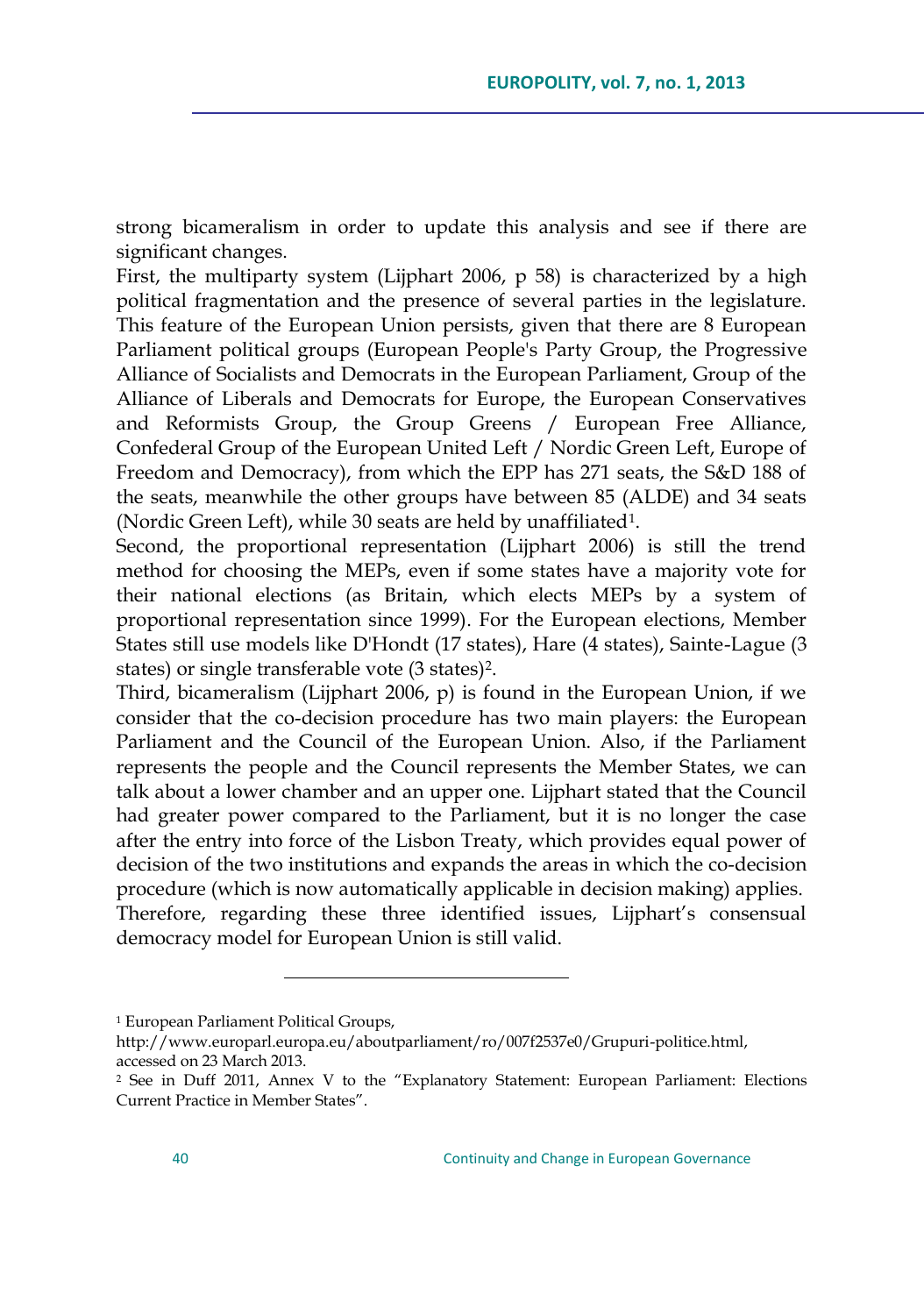## **4.3. A European electoral law**

Creating an election law at European level represents a federal element and obtaining a consensus on its formula and its introduction into European law is a matter of time, given that in 2011, the European Parliament was on the verge of submit a proposal to the European Council and European Commission. In April 2011, the Constitutional Affairs Committee of the European Parliament submitted a report on the proposal for amending the *Act of 20 September 1976 concerning the election of the European Parliament by direct universal suffrage<sup>1</sup>* .

Among the proposed provisions there was one regarding the election of 25 candidates in a European constituency, in addition to the 751 already established by the Treaty, the possibility of finding a mathematical formula from the proportional representation type ballots on which to make selection of all MEPs, moving the date for holding the European elections from June in May. The proposal also calls for the political parties for their adherence to democratic principles in the selection process of candidates and towards Member State and political parties for promoting a better representation of women or minority candidates (Duff 2011, 6-9).

Gender balance in representation issue is passed as a condition for validation of voter lists in the 3rd Amendment that the Council brought to article 2b of the text proposed by Parliament, but no specific upper or lower limits for any gender (Duff 2011, 21), even if it would have been possible to establish a minimum threshold for women or a gender-neutral rate that does not allow representatives of either gender to be below the threshold. An explanation for this variation may be that the 25 members of the Constitutional Affairs Committee are 20 men and 5 women. However, in its report on electoral reform European Parliament, rapporteur Andrew Duff highlights the need to reach a threshold of 40% for women in the European Parliament, threshold that even the Council of Europe recommended for the 2014 elections (Duff 2011, 48).

<sup>&</sup>lt;sup>1</sup> Andrew Duff, *Report on the Proposal for a modification of the Act Concerning the Election of the Members of the European Parliament by direct universal suffrage of September 1976, 2009/2134 (INI)*, Committee on Constitutional Affairs, European Parliament, 28.04.2011.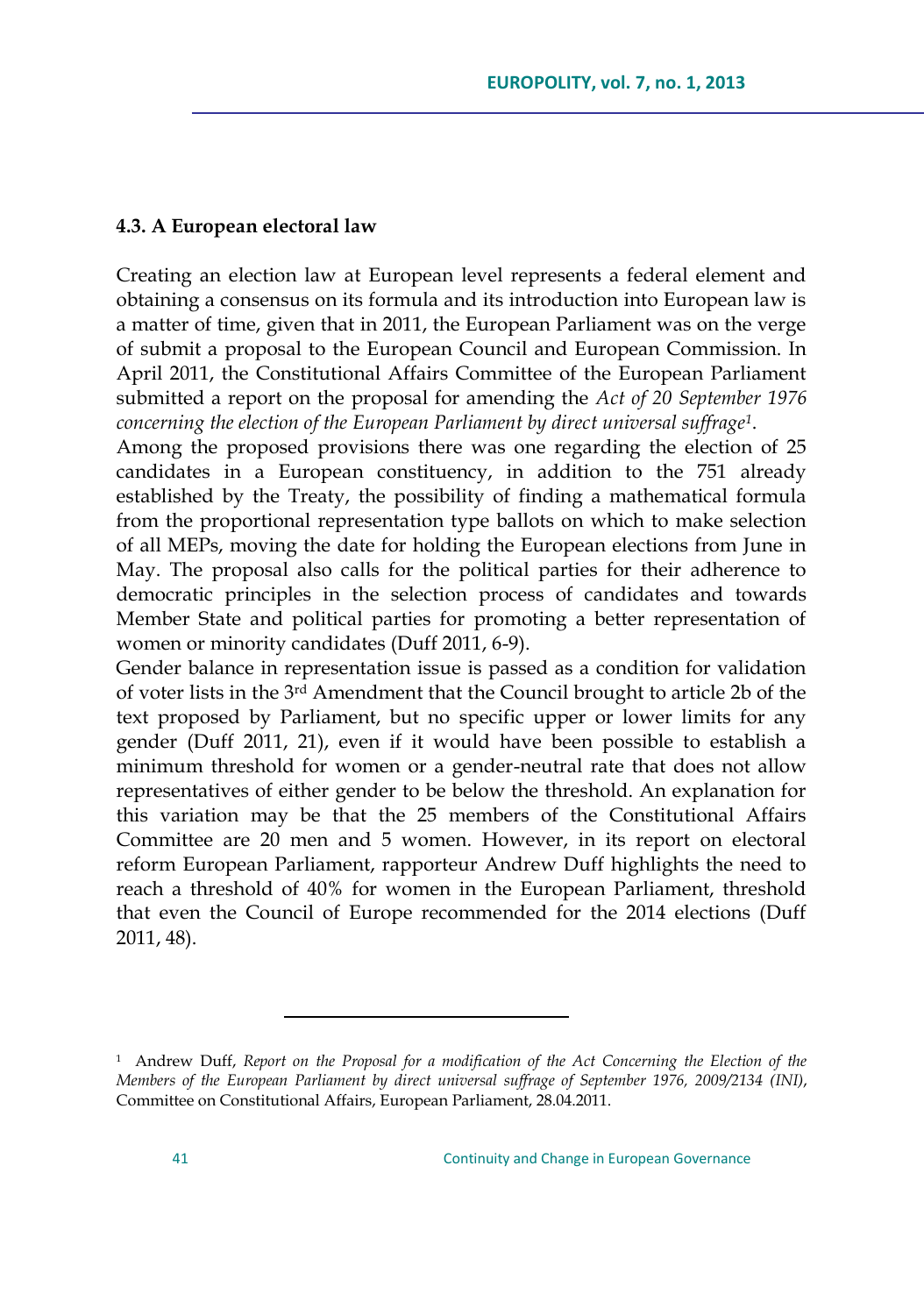In the debate that took place on July 7, 2011, of the 45 MPs who had interventions<sup>1</sup> , 29 were men and 16 women, representing 64% to 35%. Since no clear outline of the simple majority needed for the report to be adopted, the rapporteur Andrew Duff asked the plenary to send the report back to the Committee.

Although the positions of MEPs were exposed after accepting the need for a European electoral law, some of them expressed doubts about when to make this decision, the final form that would have had to have such a document and the need for a broad consensus in this regard; therefore the MEPs in Strasbourg decided to postpone the vote on the report.

Of the written reasons<sup>2</sup> it can be seen that the criterion for the formulating positions was moving to a higher step in the federation of the European Union and we can distinguish three kinds of attitudes: in favour of adopting the report (in a number of three, two of which belong to women and one a man), in favour of postponing the vote in order to achieve a greater consensus (in a number of four, three men and one woman) and against the adoption of the report (two views, a man's and a woman's).

Those who were against such decision argue that this measure would not be imposed from the bottom-up, by citizens, as it should be, but top-down, by the Euro-federalist group seeking a united political and electoral system (Jan Březina, EPP, Czech Republic), the advantage that large states would have from creating a list for a constituency in Europe (Ilda Figueiredo, GUE / NGL, Portugal). Jan Březina (EPP, Czech Republic) believes that this step is too advanced compared to the social and political reality<sup>3</sup>. This argument is not valid because it is just the time to introduce reform measures that would enhance the legitimacy of the European institutions so that they can act politically in order to face economic pressures coming from outside the EU (e.g. from rating agencies or investors).

<sup>1</sup> Minutes, 7 July 2011 – Strasbourg, Modification of the Act concerning the election of the Members of the European Parliament, The European Parliament.

<sup>2</sup> Debates, 7 July 2011 - Strasbourg, Report Andrew Duff, A7-0176/2011, The European Parliament.

<sup>3</sup> Debates, 7 July 2011 - Strasbourg, Report Andrew Duff, A7-0176/2011, The European Parliament.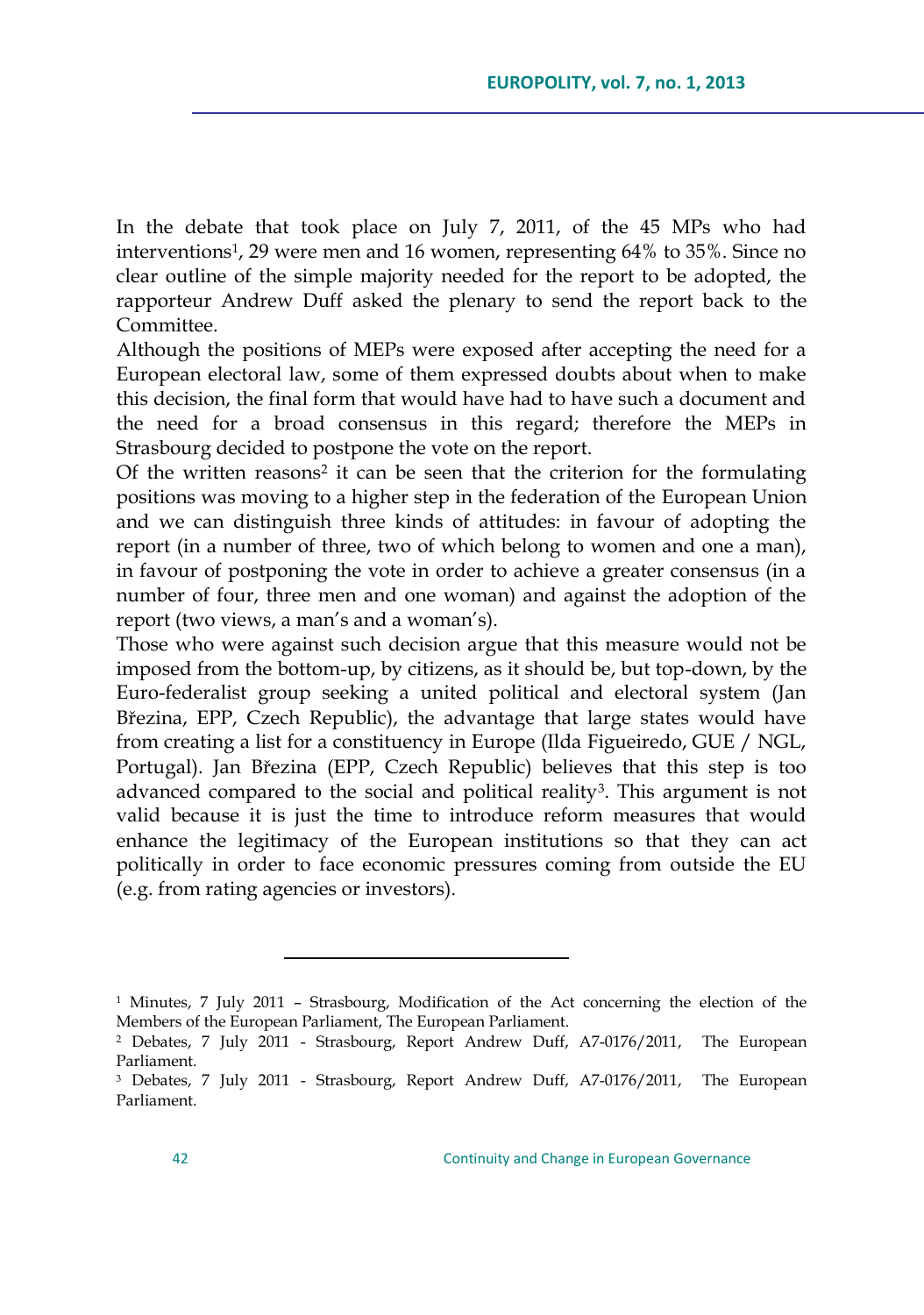The report was not been adopted until now, even if the arguments in favour cast by MEPs have not lost power, but rather are increasingly present, referring to the EU constitutional elements. For example, for Monika Flašíková Beňova (S & D, Slovakia), the increased powers of the European Parliament that came with the entry into force of the Lisbon Treaty created the need for internal and electoral organization that could benefit in terms of cohesion, legitimacy, efficiency and pluralism<sup>1</sup> . Also, Luís Paulo Alves (S & D, Portugal) pointed out that the European Parliament should reflect the diversity of populations in Europe, because it is a vital condition for legitimacy<sup>2</sup>.

Turnout for European elections has steadily declined from 1979 to 2009, decreasing from 62% to 43%; the strongest decrease occurred in 1999 compared to previous elections, in 1994 (about 7 percent)<sup>3</sup>. As can be seen from the data in the table below, this trend manifests itself for most Member States individually, even in the first held elections in new entered the Union states, such as in 2007: Romania and Bulgaria (the presence to vote did not exceed the 30% threshold) and the 2004: Czech Republic, Estonia, Poland, Slovenia and Slovakia (below 30%), Lithuania and Latvia (below 40%), except Cyprus and Malta (which Voter turnout of 72% and 82%, compared to the lowest of the EU"s population)<sup>4</sup> .

<sup>1</sup> Debates, 7 July 2011 - Strasbourg, Report Andrew Duff, A7-0176/2011.

<sup>2</sup> Debates, 7 July 2011 - Strasbourg, Report Andrew Duff, A7-0176/2011.

<sup>3</sup> See in Duff 2011, Annex III to the "Explanatory Statement: European Parliament Voter Tournout (1979-2009)", p. 56

<sup>4</sup> European Parliament. *About Parliament, In the past, Tournout at the European elections (1979-2009*), [http://www.europarl.europa.eu/aboutparliament/en/000cdcd9d4/Turnout-\(1979-2009\).html](http://www.europarl.europa.eu/aboutparliament/en/000cdcd9d4/Turnout-(1979-2009).html)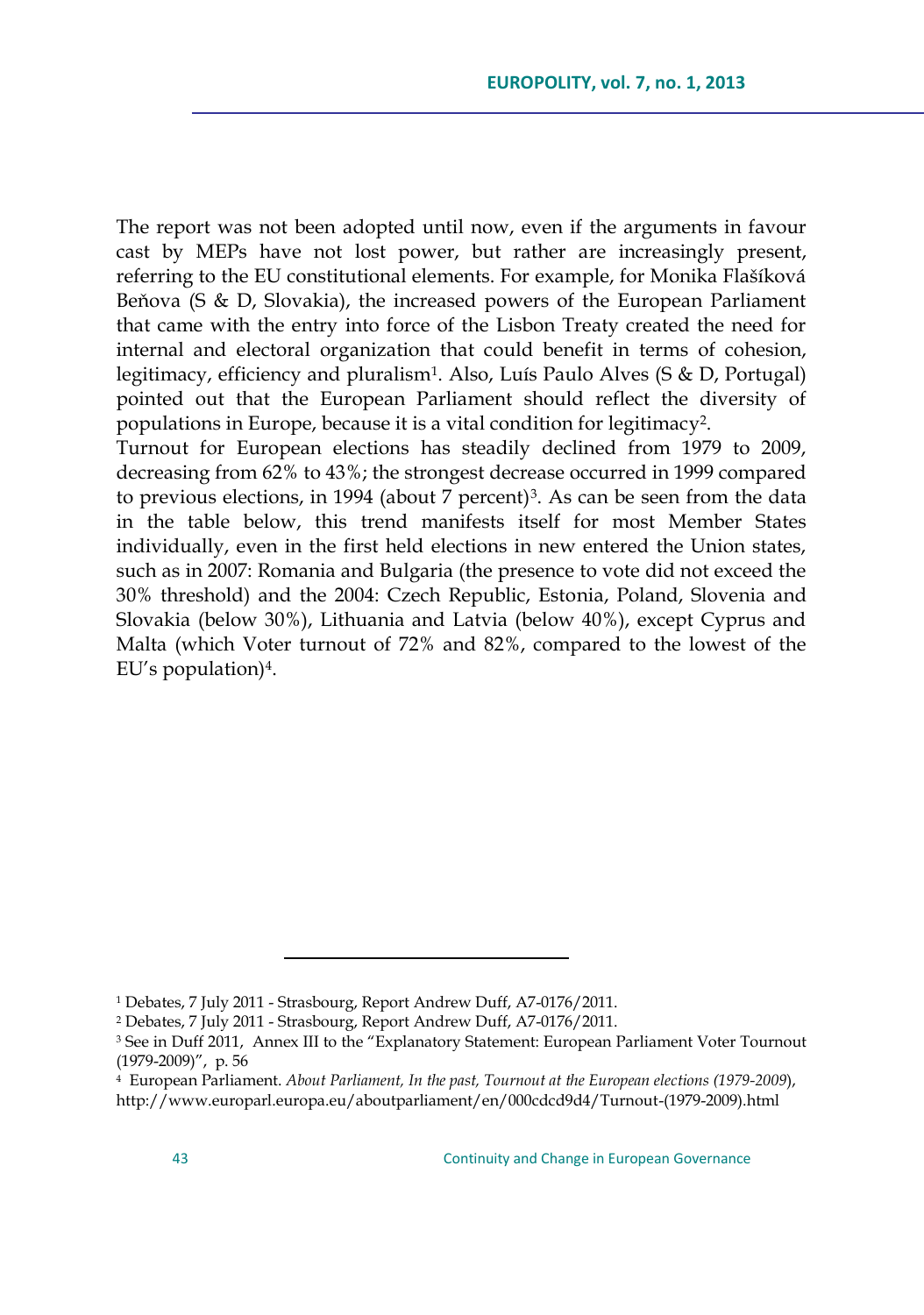#### Legend

- . 1979 EU9 9 Member States: Germany, France, Italy, the Netherlands, Belgium, Luxembourg, the UK, Denmark and Ireland.
- . 1984 EU10 The 9 Member States + Greece in 1981.
- . 1989 EU12 The 10 Member States + Spain and Portugal in 1986.
- · 1994 FU12 12 Member States
- . 1999 EU15 The 12 Member States + Austria, Sweden and Finland in 1995.
- .<br>2004 EU25 The 15 Member States + Poland, Hungary, Slovenia, Slovakia, the Czech Republic, Estonia, Latvia, Lithuania, Cyprus and Malta in 2004.

. 2009 - EU27 - The 25 Member States + Bulgaria and Romania in 2007.

|                              | 1979  | 1981 | 1984        | 1987       | 1989        | 1994        | 1995  | 1996       | 1999       | 2004 2007   | 2009        |
|------------------------------|-------|------|-------------|------------|-------------|-------------|-------|------------|------------|-------------|-------------|
| $\blacksquare$ BE            | 91.36 |      | 92.09       |            |             | 90.73 90.66 |       |            |            | 91.05 90.81 | 90.39       |
| $\blacksquare$ DK            | 47.82 |      | 52.38       |            |             | 46.17 52.92 |       |            |            | 50.46 47.89 | 59.54       |
| $\blacksquare$ <sub>DE</sub> | 65.73 |      | 56.76       |            |             | 62.28 60.02 |       |            | 45.19 43   |             | 43.3        |
| <b>ALL</b> IE                | 63.61 |      | 47.56       |            |             | 68.28 43.98 |       |            |            | 50.21 58.58 | 58.64       |
| <b>LER</b>                   | 60.71 |      | 56.72       |            | 48.8        | 52.71       |       |            |            | 46.76 42.76 | 40.63       |
| $\blacksquare$               | 85.65 |      | 82.47       |            | 81.07       | 73.6        |       |            |            | 69.76 71.72 | 65.05       |
| $=$ to                       | 88.91 |      | 88.79       |            |             | 87.39 88.55 |       |            |            | 87.27 91.35 | 90.75       |
| $\equiv$ NL                  | 58.12 |      | 50.88       |            |             | 47.48 35.69 |       |            |            | 30.02 39.26 | 36.75       |
| <b>MAR</b> UK                | 32.35 |      | 32.57       |            |             | 36.37 36.43 |       |            | 24         | 38.52       | 34.7        |
| ≌ a                          |       |      | 81.48 80.59 |            |             | 80.03 73.18 |       |            |            | 70.25 63.22 | 52.61       |
| $\equiv$ ES                  |       |      |             |            | 68.52 54.71 | 59.14       |       |            |            | 63.05 45.14 | 44.9        |
| $\bullet$ PT                 |       |      |             | 72.42 51.1 |             | 35.54       |       |            | 39.93 38.6 |             | 36.78       |
| <b>ENERGY</b> SE             |       |      |             |            |             |             | 41.63 |            |            | 38.84 37.85 | 45.53       |
| $-$ AT                       |       |      |             |            |             |             |       | 67.73 49.4 |            | 42.43       | 45.97       |
| $+$ FI                       |       |      |             |            |             |             |       | 57.6       |            | 30.14 39.43 | 40.3        |
| CZ                           |       |      |             |            |             |             |       |            |            | 28.3        | 28.2        |
| $-$ EE                       |       |      |             |            |             |             |       |            |            | 26.83       | 43.9        |
| CY                           |       |      |             |            |             |             |       |            |            | 72.5        | 59.4        |
| $-17$                        |       |      |             |            |             |             |       |            |            | 48.38       | 20.98       |
| $=$ tv                       |       |      |             |            |             |             |       |            |            | 41.34       | 53.7        |
| $=$ ни                       |       |      |             |            |             |             |       |            |            | 38.5        | 36.31       |
| MT                           |       |      |             |            |             |             |       |            |            | 82.39       | 78.79       |
| PL                           |       |      |             |            |             |             |       |            |            | 20.87       | 24.53       |
| <u>Ang</u> si                |       |      |             |            |             |             |       |            |            | 28.35       | 28.33       |
| SK <sub>S</sub>              |       |      |             |            |             |             |       |            |            | 16.97       | 19.64       |
| $\equiv$ BG                  |       |      |             |            |             |             |       |            |            |             | 29.22 38.99 |
| <b>N</b> RO                  |       |      |             |            |             |             |       |            |            |             | 29.47 27.67 |
| Total EU 61.99               |       |      | 58.98       |            |             | 58.41 56.67 |       |            |            | 49.51 45.47 | 43          |

Figure 1. Turnout at the European elections (1979-2009)

Source: The European Parliament, *About Parliament, In the past, Tournout at the European elections (1979-2009*)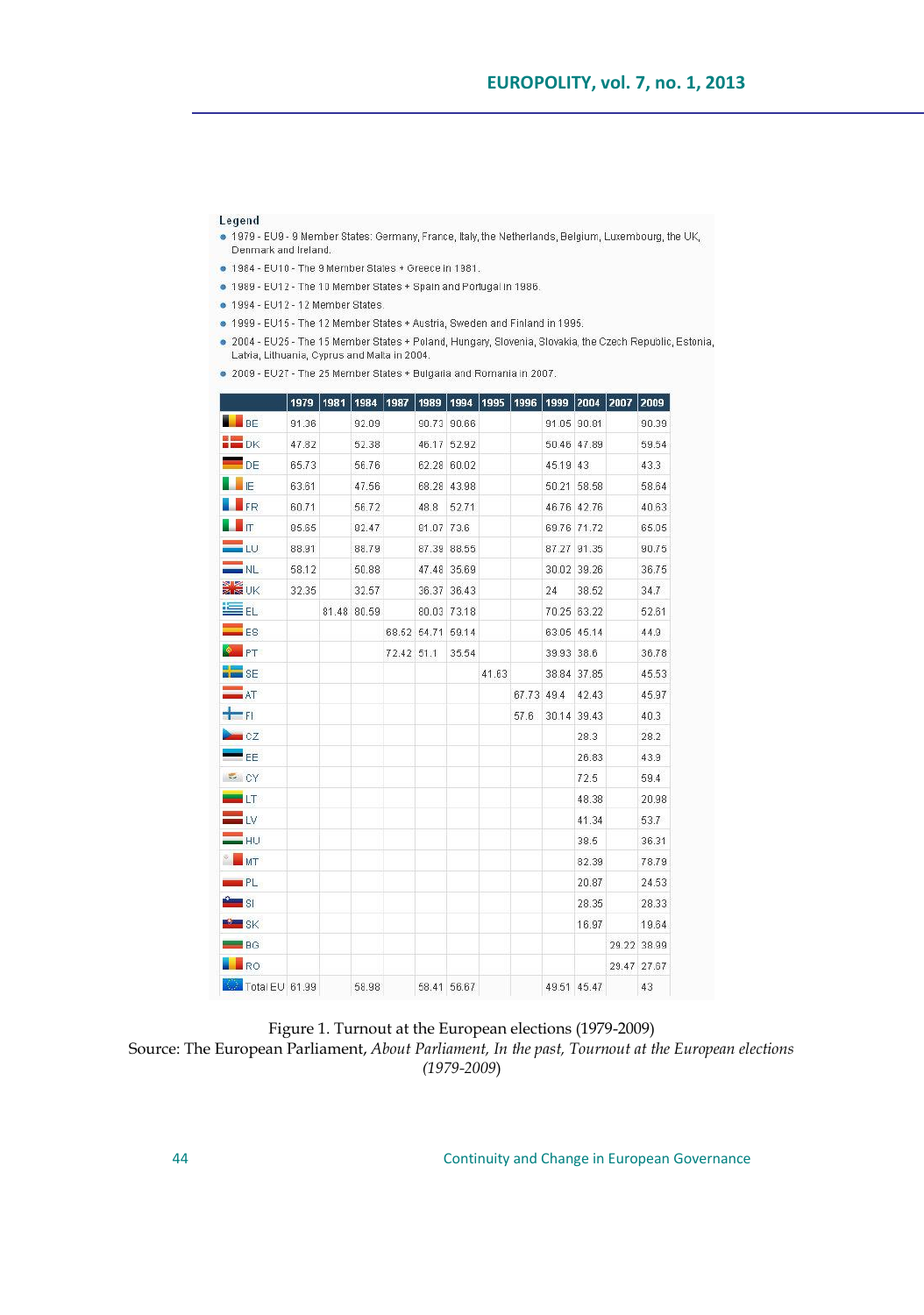From this point of view, it is important the argument that Edite Estrela (S & D, PT) uses to justify her vote in favour of adopting the Duff report, namely that this would strengthen the provision introduced by the Lisbon Treaty, according to which MEPs are representatives of the Union"s citizens, including through the positive effect the introduction of a pan-European constituency would have on turnout 1 . Introduction of a European electoral law that would use a quota system to guarantee a minimum presence of women in Parliament would result in a significant increase in turnout, given that women represent 51.2% of the European population<sup>2</sup> .

At present, MEPs are elected according to the election law of the State of origin, which means that there are different electoral systems, which influence women's political representation. Specifically, the number of women who earn a seat in the legislature is lower if the electoral system is a majoritarian one (e.g. the alternative vote, Parliamentary elections in a round or two, the "winner takes it all") than if it is one of proportional representation type (e.g. single transferable vote or party lists) or even a combination of the two types of exempt, such as the combination of lists and independent candidates (Norris, 2004, p 187).

# **5. THE NEOFUNCTIONALIST PERSPECTIVE ON THE INTRODUCTION OF QUOTAS**

### **5.1. The spillover effect**

First, the introduction of quotas for women's political representation can be seen as a consequence of pressure from "neighbouring" measures taken to the legitimacy of the European Parliament to reduce the democratic deficit of the European Union. The first such measure was the introduction of direct elections for MEPs in 1979, thereafter the recognition of the families of

<sup>1</sup> Debates, 7 July 2011 - Strasbourg, Report Andrew Duff, A7-0176/2011.

<sup>2</sup> According to Eurostat, European Commission, 8 March 2012: International Woman's Day, News Release 36/2012 - 7 March 2012 http://epp.eurostat.ec.europa.eu/cache/ITY\_PUBLIC/1- 07032012-AP/EN/ AP-1-07032012-en.pdf, of the 502 million inhabitants of the European Union, 257 million women and 245 million men.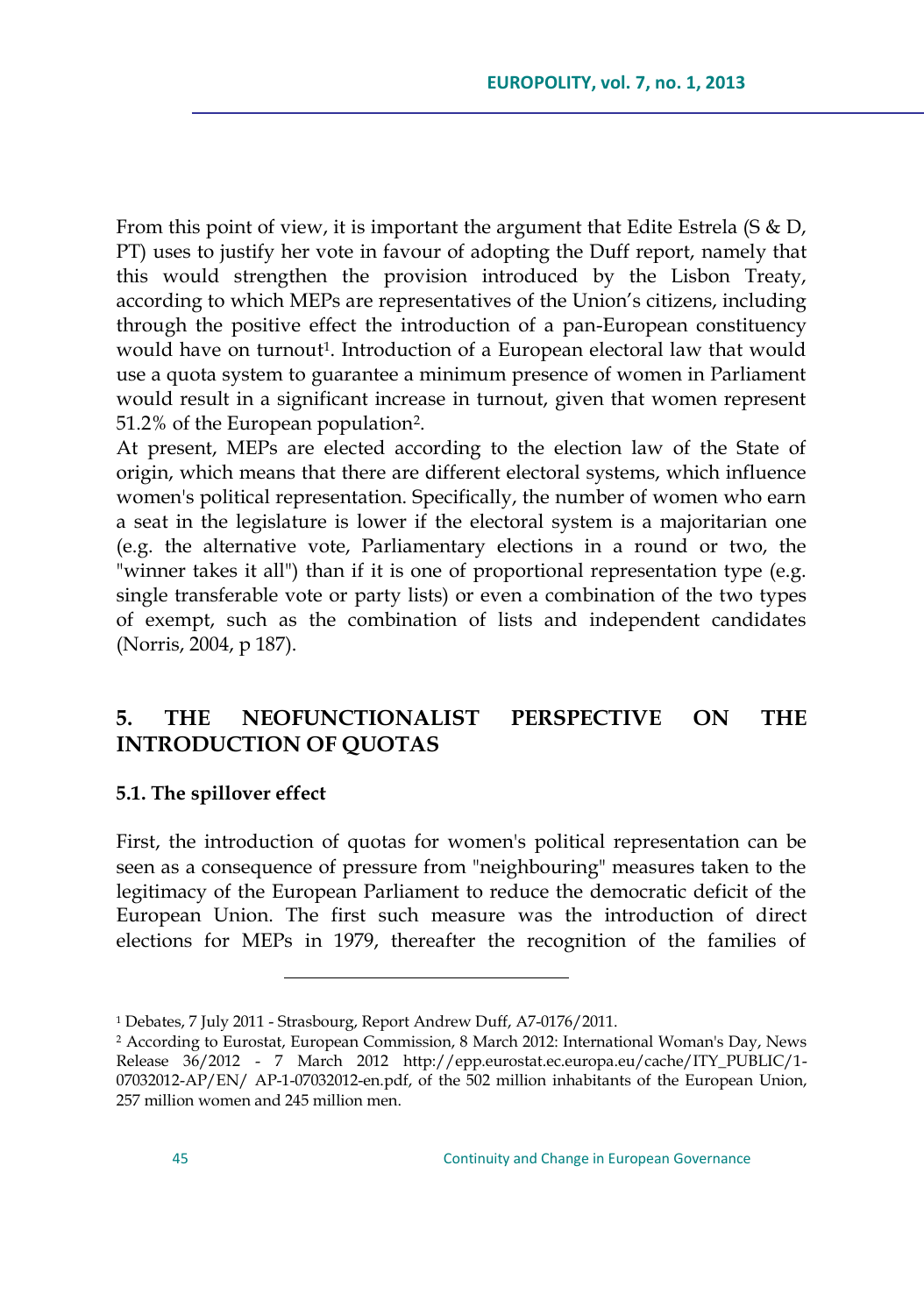European parties<sup>1</sup> and the adjustments to the Treaties of the European Union allowing the gradual democratization - the Maastricht Treaty, which recognized in Article 8 the right of European citizens to vote and to be elected in the country of residence, regardless of nationality held (Bărbulescu 2008, p 194), increasing the powers of the European Parliament - by providing that the European Parliament would elect the President of the Commission (LT – TEU, art. 14), increasing the Parliament's power to control the body of the European Commission - the possibility of its removal from the adoption of a motion of censure<sup>2</sup> (Sauron 2010, p 273) and its fields of competence - by extending the application of the co-decision (B[rbulescu 2008, p 221) until its transformation into the ordinary legislative procedure of the European decision making process through the Treaty of Lisbon (LT – TFEU, art.289, 294). Furthermore, based on Article 10 of the Treaty of Lisbon, Francisco Luzarraga and Mercedes Llorente (2011, p 115) believe that the Union assumes the principles of the liberal constitutionalism and bases its legitimacy on the political principle of representation, but this legitimacy will only be partial as long as there is a significant gap between women and men that hold roles of representation in Parliament.

Second, the introduction of quotas for representation can be seen as a result of pressure from "neighbouring" measures made in gender mainstreaming at EU level, such as algorithm for appointing presidents of four strong European institutions: the European Commission, the European Council, the European Parliament and the European External Action Service, which includes a reserved seat for women, the other three groups ensuring the ideological representation of left, right and small states. Catherine Ashton is the President of the Council of Foreign Relations and the European External Action Service (which has the same duties and the same type of organization as a ministry for foreign affairs) and Vice-President of the European Commission.

<sup>1</sup> *Regulation (EC) No 2004/203 of the European Parliament and of the Council of 4 November 2003 on the regulations governing political parties at European level and the rules regarding their funding*, Official Journal L 297, 15/11/2003 P. 0001 - 0004.

<sup>2</sup> None of the six censure motion has been adopted, all made in the period 1990-2004 (Sauron 2010, p 273), which may be an argument that Parliament's participation in the political game was consolidated only after the changes Maastricht Treaty has brought to the European political system.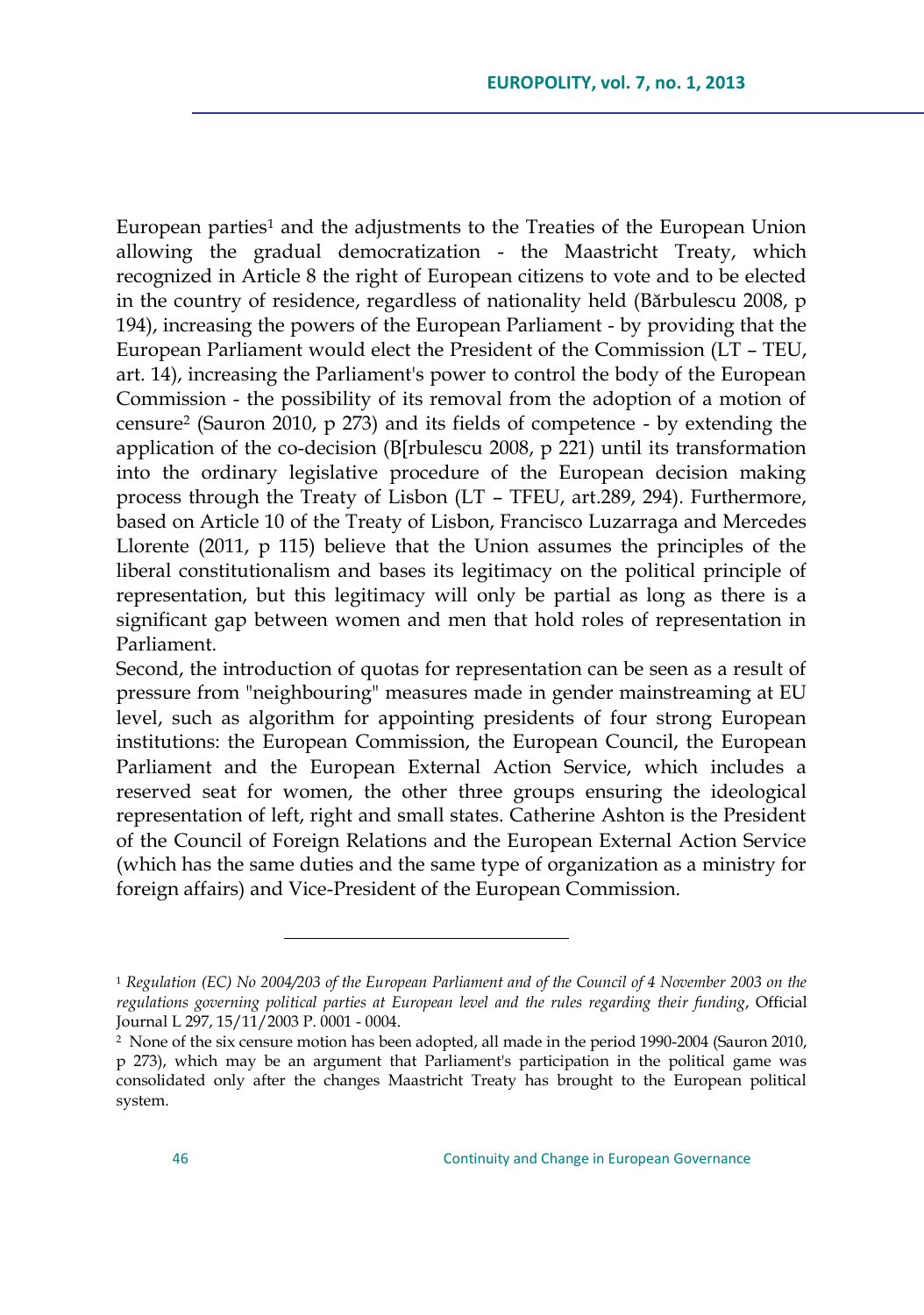These three functions that Ashton holds in two major decision-making European institutions, the Council of the European Union (representing half of the legislative power of the Union) and the Commission (which has the right of legislative initiative), indicate the importance of the presence of women in decision-making in areas in which were involved mostly men, such as that of foreign affairs and the defence policy. Therefore, from a neofunctionalist perspective, taking into consideration a spillover dynamic, this measure aimed at including women in male mainstreamed areas can be seen as one preceding a measure that would facilitate higher access of women in the European Parliament.

## **5.2. Transfer of loyalties**

A critical mass of women MEPs will lead to a better representation of women, which will increase their interest in European politics and their sense of European identity, leading to deepening European integration. Although it has increased, women"s presence in Parliament is still low compared to that of men, as can be seen from the following graph<sup>1</sup>:

<sup>1</sup> European Parliament. *Distribution of men and women*, http://www.europarl.europa.eu/aboutparliament/en/00622bc71a/Distribution-of-men-andwomen.html.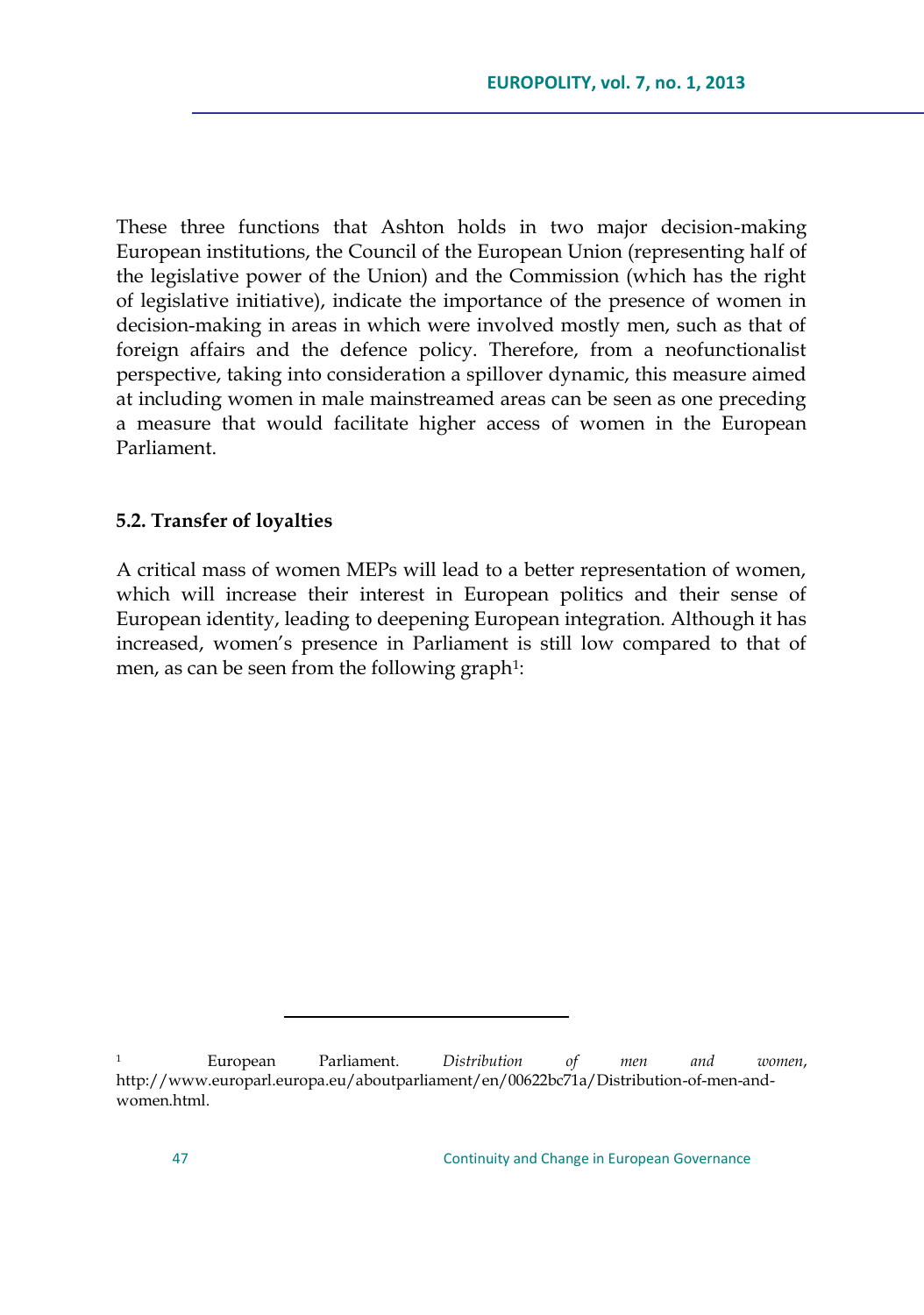

Figure 2. Distribution of men and women Sursa: The European Parliament, *Distribution of men and women (1979-2009)*

Azza Karam and Joni Lovenduski (2005) identify three steps that need to take in order to produce certain changes in the political system, in order to stimulate participation and representation of women: to know the rules of the system, to use them and to change them. Next I present these three phases, following the analysis of Karam and Lovenduski, who take into consideration four aspects: institutional change, the representation, the results of policies and the discourse.

First of all, women should be aware of the parliamentary functions, the rules (written and unwritten codes), procedures and its mechanisms. Regarding the institutional dimension, the objectives can be achieved through training, orientation programs, creating a network in which women MEPs may provide mentoring to the representation by identifying key positions and ways for women (e.g. Equal Opportunities Committees). Results can be influenced by the introduction of women's perspectives in debates, while speeches denouncing sexist discourses, learning techniques for speech and debate lead to greater confidence of women who want political participation.

Second, if known, the rules can be used, which could mean the nomination of women for various functions (in terms of institutional), the constraint for the political parties to have women in eligible candidate positions (in terms of representation), placing on the public agenda issues of women"s interests (in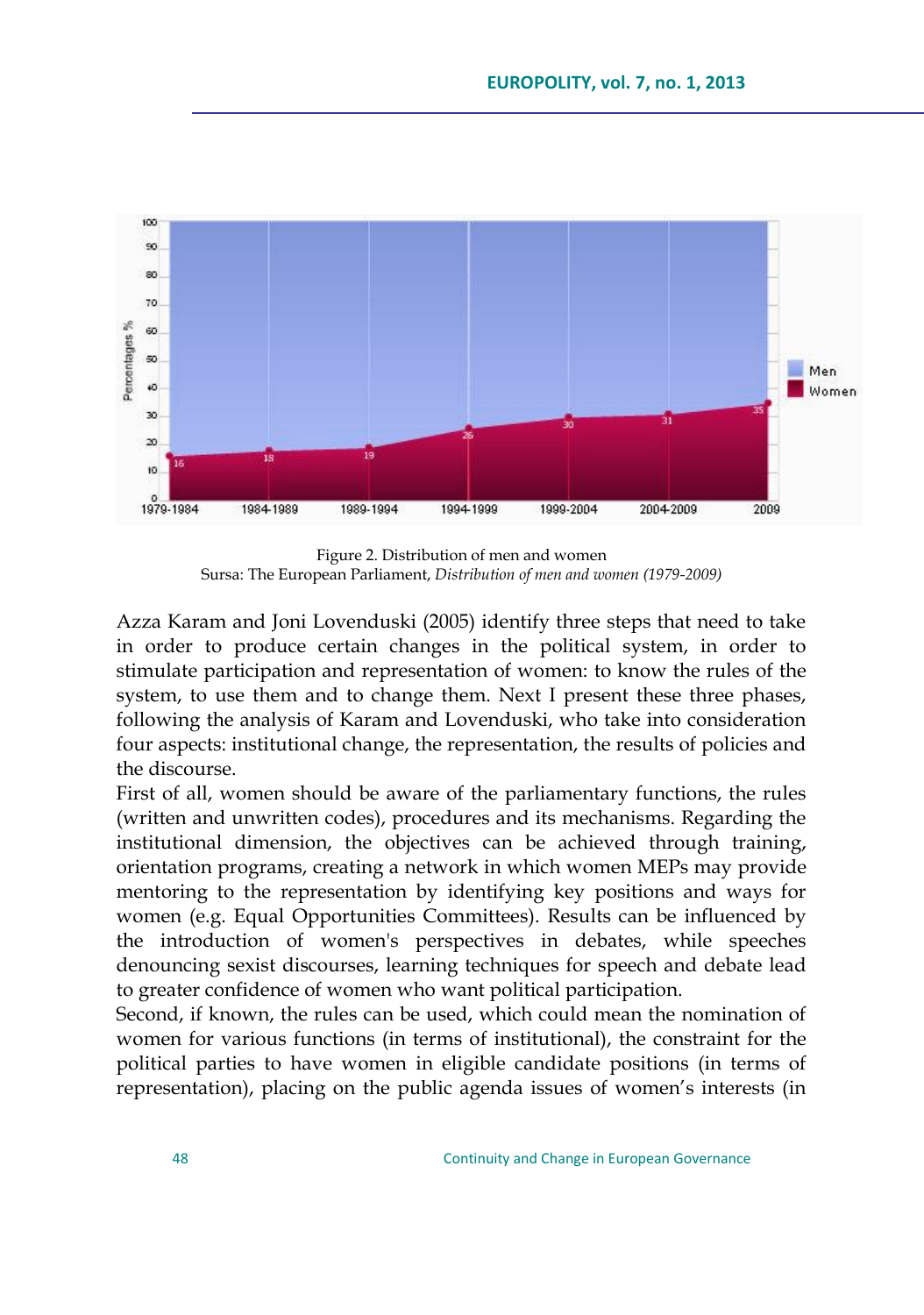terms of influencing the results) or attending sessions, international conferences to highlight the potential of women (in terms of discourse). Third, these rules can be changed, either by placing thresholds (at an institutional level), by changing the selection system to facilitate access for women candidates in public (at a representation level), by reshaping funding for areas of women"s interests or programs that are targeting women (the results) and moving from the private to the public (at the level of the speech) of the problems faced by women, such as domestic violence, harassment, rape, forced marriages, female genital mutilation.

### **5.3. The role of elites**

The European Commission supports the institutional gender balance; a concrete measure taken in this regard is the strategy to increase the number of women occupying management positions within the European Union<sup>1</sup>, but at the European level it cannot be identified an institutional lobby for women's political representation. Therefore, this element of the neofunctionalist theory is not found still strong enough in terms of political representation in the European Union.

## **6. CONCLUSIONS**

 $\overline{a}$ 

European political integration increasingly includes several policies affecting the lives of European citizens highlighting the need for them to be able to express their will through the mechanisms of representative democracy, whose symbol is the parliamentary institution. If the European Parliament made progress in reducing the democratic deficit by introducing direct elections, by increasing its powers and balancing its powers in relation with the Council (which would represent the other chamber of a bicameral Legislative), the

<sup>1</sup> European Commission. 2009. *Women in European politics – time for action*, Office for Official Publications of the European Communities, Luxemburg.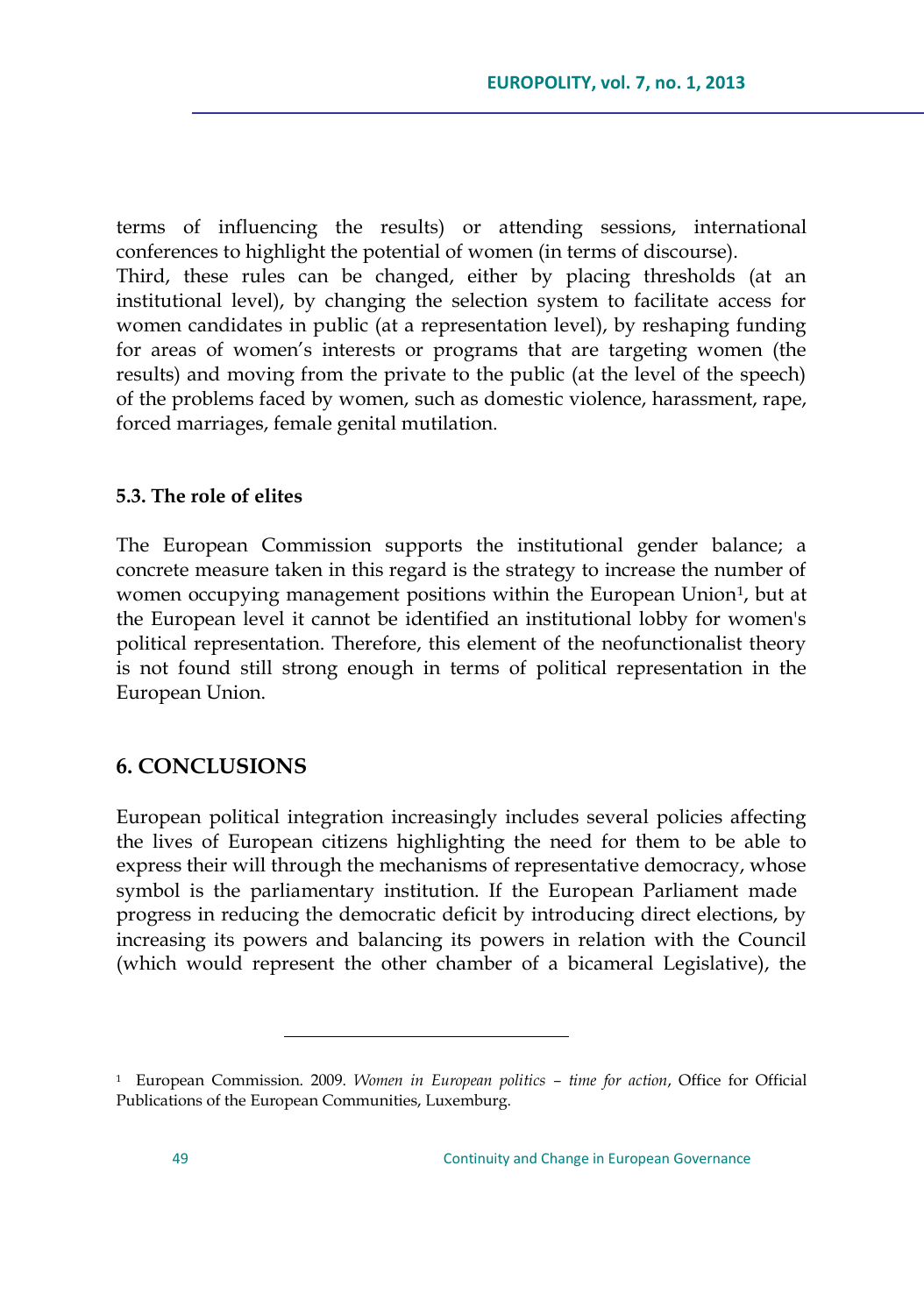underrepresentation of European women citizens remains a component of this deficiency.

The European Parliament can not claim to be a legitimate representative institution if it does not include a significant proportion of those who are supposed to be represented by them, namely women. A presence around the threshold of 30%, as the present one, may be a sign of improving women's underrepresentation problem, but it is not the ultimate goal.

Moreover, since a higher presence of women MEPs in Parliament is a condition of representing the interests of European women citizens, it must be ensured through a quota system set in a European electoral law, which does not allow election differences caused by the various types of voting systems used by Member States, by the leaders of political parties in power or that have national parliamentary majority, by the degree of economic, social and political development of that certain society.

The democratisation of the European Parliament leads to a deepening of the European integration, because a significant part of people's expectations will be translated to the European institutions rather than to national ones, whose legitimacy decreases. This transfer of loyalties causes political claims which, if satisfied, will lead to a further increase in European identity and cause, in turn, new expectations that can address issues of already integrated areas (the deepening of integration) or other areas (the extension of integration through the functional spillover effect).

There is a connection between the role of the political actors involved in European political processes and the political spillover, so it is important that women and men should be involved in politics somehow proportionally, in order to avoid the situation in which the areas covered by those policies do not involve women"s interest or expertise.

Therefore, these arguments support the hypothesis of the paper, according to which the introduction of a quota system in the EU would lead to a deepening of the European integration process.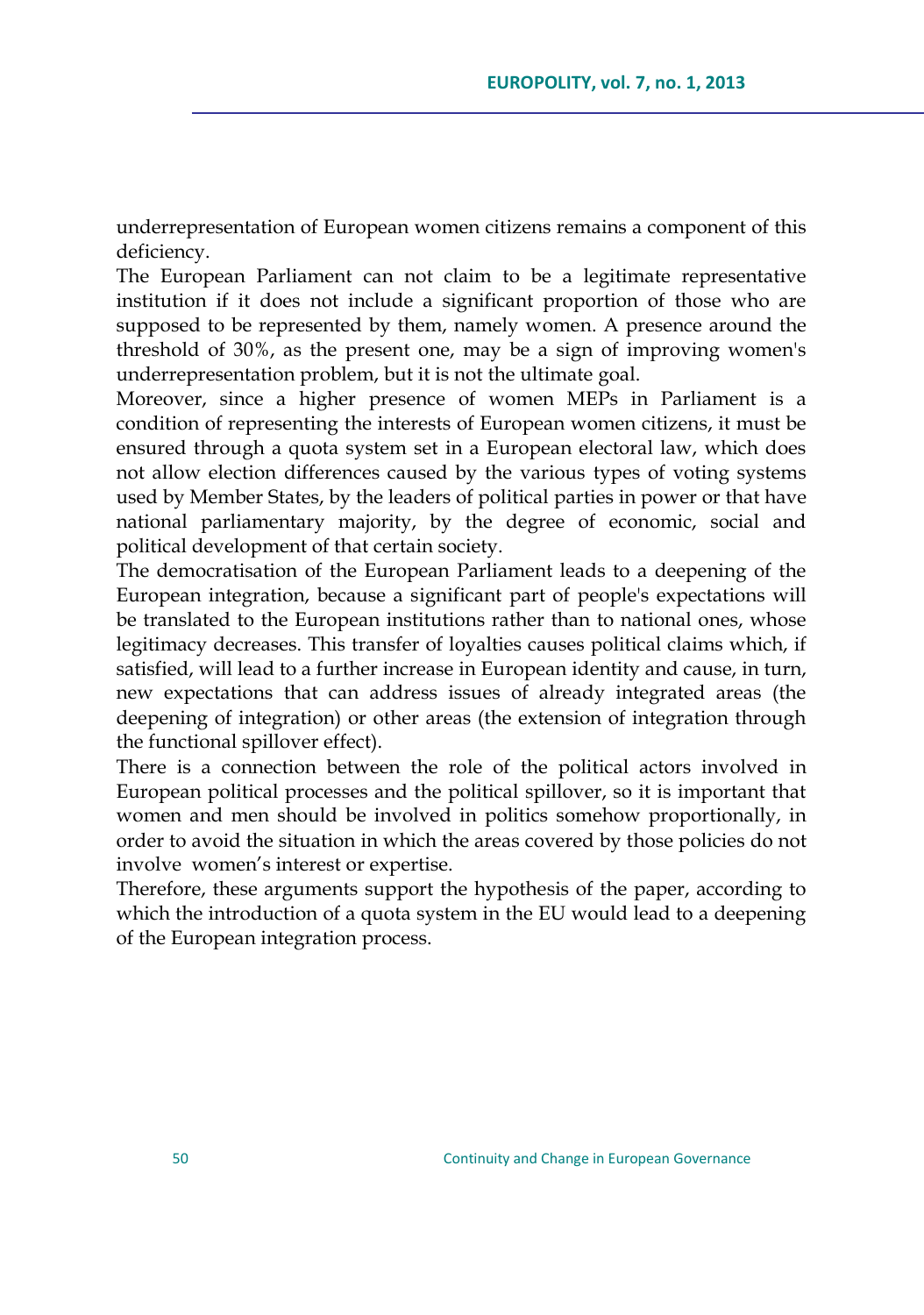# **LIST OF REFERENCES**

- Bărbulescu, Iordan G. 2008. *Procesul decizional în Uniunea Europeană*. Iași: Polirom.
- Burgess, Michael. 2007. Federalism and Federation. In Cini, Michelle, *European Union Politics*, Second edition, Oxford: Oxford University Press.
- Celis, Karen. 2008. Gendering representation. In Mazur, Amy and Gary Goertz, *Politics, Gender and Concepts*, Cambridge University Press.
- Jensen, C. Stroby. 2007. Neo-functionalism. In Cini, Michelle, *European Union Politics*, Second edition, Oxford: Oxford University Press.
- Karam, Azza and Joni Lovenduski. 2005. *Women in Parliament: making a difference*. In Ballington, Julie and Azza Karam. *Women in Parliement: Beyond numbers*. Stockholm: International Institute for Democracy and Electoral Assistance, Publications Office.
- Krook, Mona L. 2009. *Quotas for Women in Politics*. Oxford: Oxford University Press.
- Lijphart, Arendt. 2006. *Modele ale democraţiei*. Iași: Polirom.
- Luzarraga, Francisco and Mercedes Llorente. 2011. *Europa viitorului Tratatul de la Lisabona*. Iași: Polirom.
- Norris, Pippa. 2004. *Electoral engineering. Voting rules and political behavior*. New York: Cambridge University Press.
- Pitkin, Hanna. 1972. *The concept of representation*. California: University of California Press.
- Sauron, Jean-Luc, 2010, *Curs de instituţii europene*. Iași: Polirom.
- Schmitter, Philippe C. 1969. Three Neo-functional Hypoteses about International Integration. In *International Organization*, Vol. 23, No. 1 (Winter 1969), pp. 161-166.

### Documents

- Duff, Andrew. *Report on a proposal for a modification of the Act concerning the election of the Members of the European Parliament by direct universal suffrage of September 1976, 2009/2134(INI)*, Committee on Constitutional Affairs, European Parliament, 28.04.2011, [http://www.europarl.europa.eu/sides/getDoc.do?type=REPORT&reference=A7-2011-](http://www.europarl.europa.eu/sides/getDoc.do?type=REPORT&reference=A7-2011-0176&language=EN#title9) [0176&language=EN#title9.](http://www.europarl.europa.eu/sides/getDoc.do?type=REPORT&reference=A7-2011-0176&language=EN#title9)
- Debates. 7 July 2011 Strasbourg, *Report Andrew Duff*, A7-0176/2011. The European Parliament. [http://www.europarl.europa.eu/sides/getDoc.do?type=CRE&reference=20110707&secondR](http://www.europarl.europa.eu/sides/getDoc.do?type=CRE&reference=20110707&secondRef=ITEM-008&language=EN&ring=A7-2011-0176#4-246-000) [ef=ITEM-008&language=EN&ring=A7-2011-0176#4-246-000.](http://www.europarl.europa.eu/sides/getDoc.do?type=CRE&reference=20110707&secondRef=ITEM-008&language=EN&ring=A7-2011-0176#4-246-000)
- European Commission. 2009. *Women in European politics – time for action*. Luxemburg: Office for Official Publications of the European Communities.
- European Parliament. *About Parliament, In the past, Tournout at the European elections (1979- 2009*), [http://www.europarl.europa.eu/aboutparliament/en/000cdcd9d4/Turnout-\(1979-](http://www.europarl.europa.eu/aboutparliament/en/000cdcd9d4/Turnout-(1979-2009).html) [2009\).html.](http://www.europarl.europa.eu/aboutparliament/en/000cdcd9d4/Turnout-(1979-2009).html)
- European Parliament. *About Parliament, In the past, Distribution of men and women*, [http://www.europarl.europa.eu/aboutparliament/en/00622bc71a/Distribution-of-men-and](http://www.europarl.europa.eu/aboutparliament/en/00622bc71a/Distribution-of-men-and-women.html)[women.html.](http://www.europarl.europa.eu/aboutparliament/en/00622bc71a/Distribution-of-men-and-women.html)
- European Parliament. European Parliament Political Groups, [http://www.europarl.europa.eu/aboutparliament/ro/007f2537e0/Grupuri-politice.html.](http://www.europarl.europa.eu/aboutparliament/ro/007f2537e0/Grupuri-politice.html)